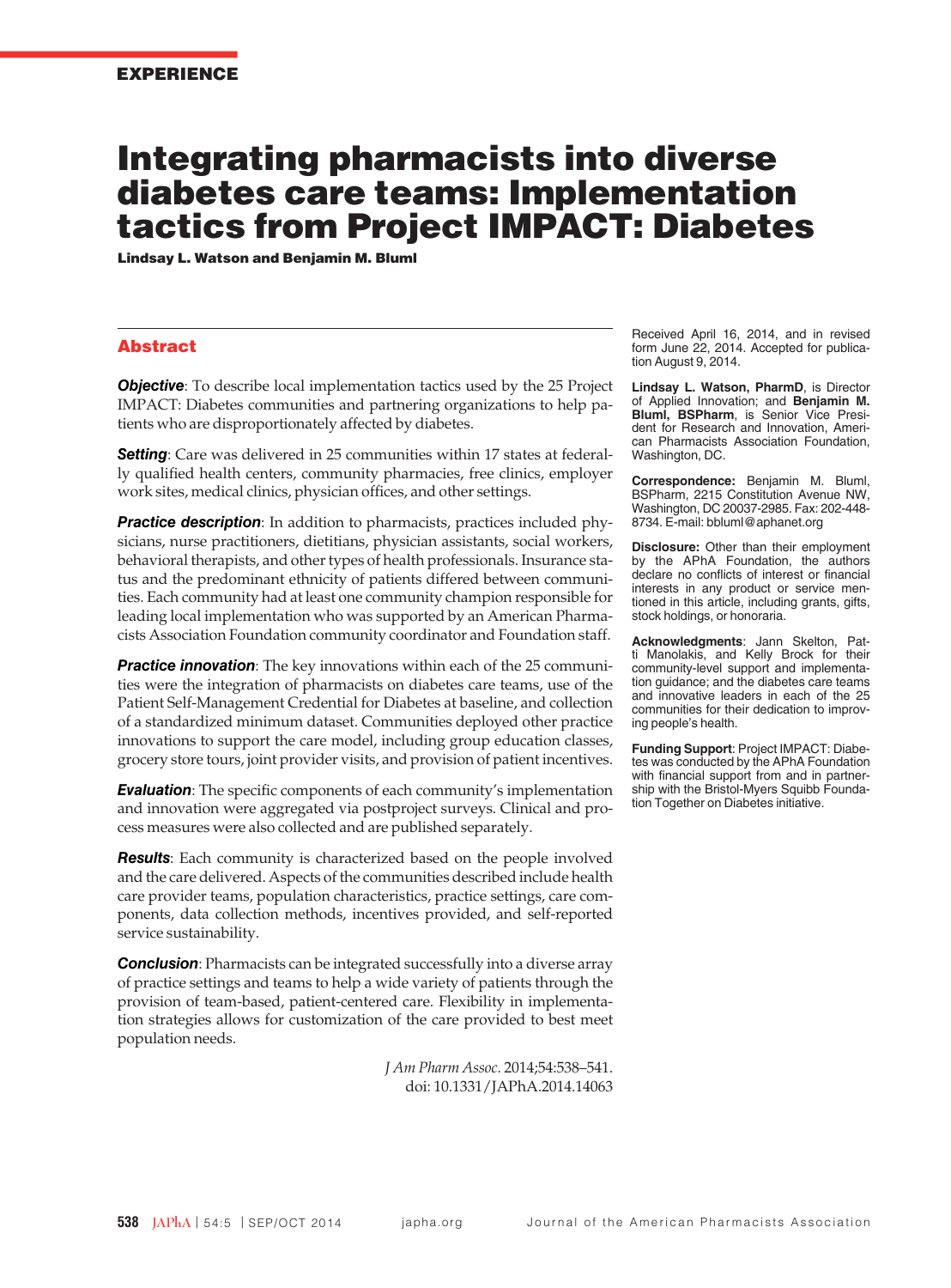Project IMPACT: Diabetes was designed to integrate pharmacists into diabetes care teams in 25 communities to help patients who are disproportionately affected by diabetes. High-risk or disproportionately affected areas included those with the following:

- Incidence of diabetes higher than the state average
- Patients with uncontrolled A1C (i.e., >7%) and other outcome measures
- Patients with limited access to diabetes care due to geographic, financial, or other barriers
- Communities showing need, through lack of focused resources or diabetes-related programming, for implementation of enhanced diabetes care

Consistent with previous APhA Foundation initiatives,1–3 Project IMPACT: Diabetes deployed the Foundation's model of collaborative, team-based care, use of patient self-management credentialing, and collection of a minimum data set to facilitate successful project implementation within diverse communities. Communities also chose how to integrate unique aspects of care delivery into their local processes to best meet the needs of their patients.

# **At a Glance**

**Synopsis:** A companion article to a Research study published in this issue, this Experience paper describes strategies that enabled success of Project IMPACT: Diabetes. The American Pharmacists Association (APhA) Foundation issued a formal request for proposal and selected 25 communities and partnering organizations for the project. Maximum real-world flexibility was permitted in these communities to allow a community champion and other members of local health care teams to incentivize and care for their patients with diabetes, most of whom were uninsured or underinsured, and to integrate pharmacists into health care teams. Flexibility in local implementation, including customization through populationspecific tactics, seemed to empower communities to build new or adapt current services that are now sustainably embedded into routine care within their communities.

*Analysis: Project IMPACT: Diabetes deployed the Foundation's model of collaborative, team-based care, use of patient self-management credentialing, and collection of a minimum data set to facilitate successful project implementation within diverse communities. It demonstrates that integration of the pharmacist into routine care of patients with diabetes—the basis of the Asheville Project and studies conducted by the APhA Foundation—can succeed in a wide variety of communities and practice types. By applying the approaches used in Project IMPACT: Diabetes in a customized manner, communities and health care teams can work with pharmacists to improve diabetes care across the United States.*

This manuscript describes local implementation tactics employed by each of the 25 Project IMPACT: Diabetes communities to help readers identify customization strategies that should be considered for inclusion within their local diabetes management services. The Western Institutional Review Board approved the study and granted a waiver of informed consent. The final results of Project IMPACT: Diabetes are published elsewhere in this issue.4

# Setting

The 25 implementing communities were selected through a competitive application process that began in February 2011. The APhA Foundation hosted a series of webinars to describe the initiative and issue a formal request for proposals. Applicants were requested to share information about the lead organization, the surrounding community and partners, the patient population who would be receiving care, existing diabetes programs, any local resources available including data management capabilities, and strategies for meaningfully integrating pharmacists into routine care. Each proposal was evaluated based on the community's access to appropriate patient populations, physical and human resources, data and information, education and training for staff, and ability to align incentives for all involved in the implementation. The communities were also assessed on their motivation to participate, the organizational and project leadership, and previously demonstrated success implementing innovative care models.

A total of 25 diverse communities, located within 17 states, were selected to participate. The manuscript that describes the results of Project IMPACT: Diabetes includes a full list of the communities and their locations.4 The settings in which care was delivered varied between communities and included sites such as federally qualified health centers (FQHCs),<sup>5</sup> community pharmacies, free clinics, employer work sites, medical clinics, and physician offices, among others. Communities were encouraged to form local partnerships that would expand patients' access to diabetes services, which resulted in unique care settings available within each community.

### Practice description

Each community designated at least one community champion responsible for leading local implementation. The majority of the champions were pharmacists, but benefits administrators, a physician, and a social worker also took on the role. Each community champion was supported by an APhA Foundation community coordinator and APhA Foundation staff throughout contracting, patient enrollment, patient care, and data collection. The community coordinators typically interacted directly with the community champion but also provided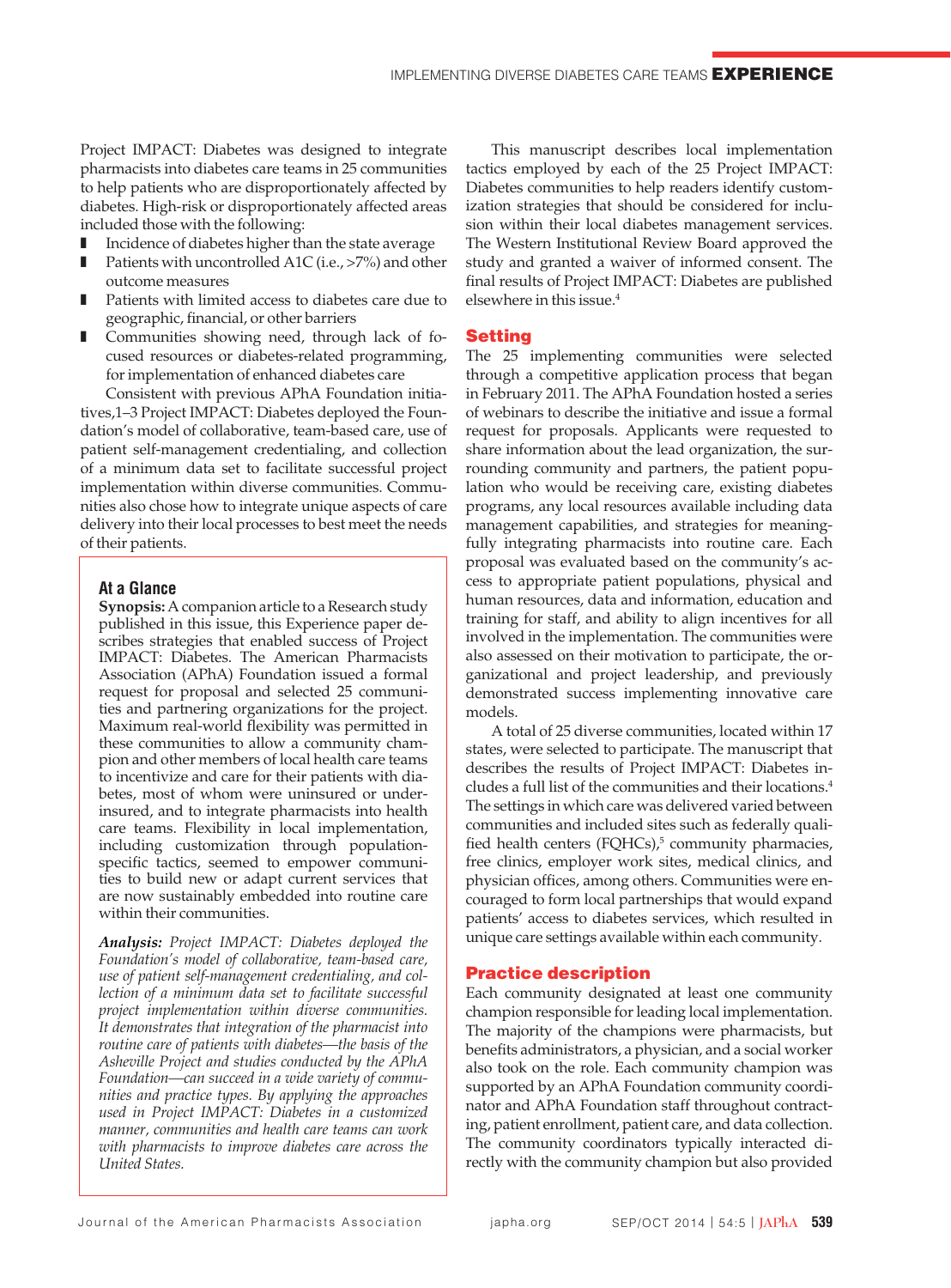assistance to the local implementation teams as the need was expressed by the community champions.

The local diabetes care teams included health professionals working within each community's care settings. In addition to pharmacists, teams comprised physicians, nurse practitioners, dietitians, physician assistants, social workers, behavioral therapists, medical assistants, and others. Some providers were also certified diabetes educators (CDEs).<sup>6</sup> While the composition of the care team differed among sites, the common thread was that they all included pharmacists and provided patientcentered care.

Patients engaged across the Project IMPACT: Diabetes initiative were homogenous in only one way: they were all adults with a diagnosis of type 2 diabetes. Within each community, other similarities were present, such as insurance status and predominant ethnicity of the patients. The location, collaborating organizations, and care settings shaped the composition of patients who had the opportunity to engage, which often stratified communities as predominantly including one ethnicity and only uninsured, underinsured, or fully insured patients.

# Practice innovation

Project IMPACT: Diabetes' key innovations implemented across the 25 communities were the integration of pharmacists on diabetes care teams, use of the APhA Foundation's Patient Self-Management Credential (PSMC) for Diabetes at baseline, and collection of a standardized minimum dataset.<sup>4</sup> One-on-one patient visits with the pharmacist were provided in every community. As members of the team, pharmacists educated patients on the pathology of diabetes and how medications work to improve health, taught insulin injection techniques and importance of medication adherence, promoted healthy lifestyles, reinforced health goals, and monitored progress toward those goals. As part of the enrollment process, all patients completed the knowledge assessment from the PSMC, which helped pharmacists and other providers customize the care they would deliver to meet individual needs by identifying key knowledge deficits.7

The minimum dataset was collected for all patients and submitted on a quarterly basis to the APhA Foundation. A project-specific Microsoft Access database was provided to the communities to facilitate data collection and secure transfer, and some communities also had electronic health records that were used to aggregate data for submission. In addition to the variability in data storage and collection tactics, communities did not show uniformity in providing pharmacists access to patients' medical records. Despite the differences in data infrastructure, all communities successfully completed the quarterly uploads of the standardized dataset for their enrolled patients.

Each community deployed additional practice innovations to support the care model such as collaborative practice agreements, group education classes, grocery store tours, cooking classes, joint provider visits, and provision of patient incentives. These innovations may have included programs that existed in the communities before Project IMPACT: Diabetes began or new services conceived as part of the total implementation plan. Some communities chose to incentivize patients with free or discounted test strips, gift cards, discounted copayments, free medications, additional health services such as eye examinations, or transportation vouchers. These were provided on varying schedules depending on the incentive type, community plan, and patient needs.

# Evaluation

Following the end of the patient care period, the APhA Foundation provided survey forms via a website to the community champions to request that they identify the specific components of each community's implementation and care processes.

#### Results

The mixture of tactics detailed in Tables 1, 2, and 3 (available in the online version of this article at JAPhA.org) represent each community's effort to implement the APhA Foundation care process in a way that best meets the needs of their patient population. The goal of Project IMPACT: Diabetes was not to assess the value of each of these tactics, but rather to evaluate the impact of diabetes care that includes pharmacists. As such, the information presented within the tables is intended to educate the reader about implementation tactics to consider and those that could be supportive as pharmacists' patient care services are incorporated into local diabetes care.

There were 33 community champions within the 25 communities, with 8 communities using 2 champions. Of those, 26 champions were pharmacists, 5 were administrators, 1 was a physician, and 1 was a social worker. The diverse health care teams across the communities, characterized in Table 1, included 126 pharmacists, 96 physicians, 37 nurse practitioners, 32 medical assistants, 22 dietitians, 19 patient or health advocates, 12 specialist physicians, 11 social workers, 6 physician assistants, 6 behavioral therapists, 2 *promotoras*, and 48 other types of health care team members. CDEs worked on the teams in 14 communities.

The patients within the community specified their race/ethnicity at the time of enrollment. Based on presence of at least 40% of patients being in one ethnic or racial group, 11 communities indicated white as the most prevalent race/ethnicity, 6 indicated Hispanic, 4 indicated black, 1 indicated Native American, and 1 had a majority of patients not specifying their race/ethnicity. Additionally, 2 communities had more than 40% of patients in the white and black groups. A total of 17 com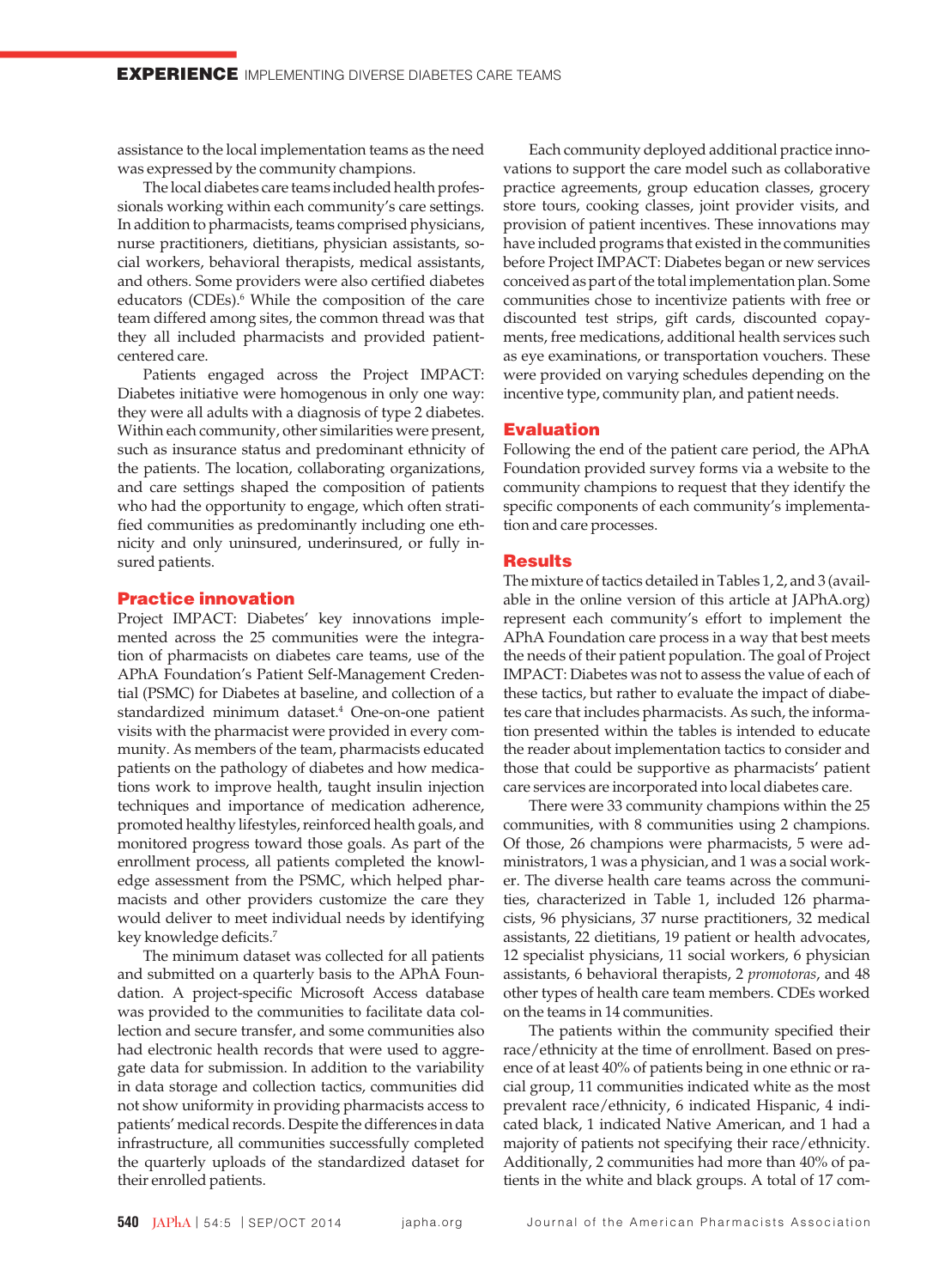munities indicated that they mainly served uninsured or underinsured patients, and the remaining 8 indicated they served insured patients.

Table 2 demonstrates that care was delivered within diverse care settings across the communities. These settings included 44 community pharmacy locations within grocery stores, 24 physician offices, 16 FQHCs, 15 independent community pharmacies, 13 community or diabetes education centers, 7 county or city health clinics, 6 free clinics, 5 other types of clinics, 5 chain community pharmacy locations, 4 employer worksites, and 4 nonspecified locations. All 25 communities collected and reported the standardized minimum dataset. Of these, 21 communities elected to use the APhA Foundation's IMPACT database, which streamlined data collection, aggregation, and reporting. The other 4 communities used proprietary data systems to collect and store data and then reported them to the APhA Foundation through the database's upload function. Within 15 of the communities, pharmacists had direct access to patient medical records through the use of an electronic health record.

Table 3 shows that all communities provided patients with one-on-one visits with the pharmacist and used the PSMC as components of the care delivered. A total of 13 communities had collaborative practice agreements in place between physicians and pharmacists, 11 offered group education classes, and 8 included joint provider visits, in which the pharmacist and another provider saw the patient at the same time. Overall, 8 communities incorporated the American Association of Diabetes Educators framework (AADE7)8 into care, 7 provided grocery store tours, and 4 offered cooking classes to the Project IMPACT: Diabetes participants.

During the project, 19 communities provided some form of incentive to enrolled patients (Table 3). Free or discounted diabetes test strips were provided in 12 communities, discounted copayments for medications or diabetes supplies were available in 8 communities, and 7 communities provided free medications. Gift cards incentivized patients in 10 communities, transportation vouchers were supplied in 3 communities, and 3 communities gave patients an opportunity to receive additional health services such as eye examinations. Incentives were provided on varying timelines. In all, 11 communities provided enrollment incentives, 7 provided incentives at each visit, 7 gave them on an as-needed basis, 2 used a predetermined schedule based on length of engagement in the services, 2 rewarded patients as they achieved their health goals, and 1 provided rewards during special types of visits.

One year after the end of the official patient care period, community champions were asked about sustaining the services that had been provided within Project IMPACT: Diabetes (Table 2). All but one community reported continuing to offer diabetes care services, and all reported that pharmacists remained on the health care team.

#### Conclusion

Pharmacists were successfully integrated into a diverse array of practice settings and teams to help a wide variety of patients through the provision of team-based, patient-centered care. The consistent components employed in all 25 communities as part of the project infrastructure included one-on-one visits between the patient and pharmacist, use of the PSMC to customize each patient's care to best suit individual needs, and collection and reporting of a standardized minimum dataset of clinical and process measures.

Communities were given the flexibility to customize which diabetes care services were provided within the APhA Foundation's process model to meet the needs of local populations. Every community chose to incorporate collaboration between multiple types of health care providers into their implementation plans, which demonstrates the value in team-based care and collaboration. Flexibility in local implementation, including customization through population-specific tactics, seemed to empower communities to build new or adapt current services that are now sustainably embedded into routine care within their communities.

#### **References**

- 1. Garrett DG, Bluml BM. Patient self-management program for diabetes: first-year clinical, humanistic, and economic outcomes. J Am Pharm Assoc. 2005;45(2):130–137.
- 2. Fera T, Bluml BM, Ellis WM, et al. The Diabetes Ten City Challenge: interim clinical and humanistic outcomes of a multisite community pharmacy diabetes care program. J Am Pharm Assoc. 2008;48(2):181–190.
- 3. Fera T, Bluml BM, Ellis WM. Diabetes Ten City Challenge: final economic and clinical results. J Am Pharm Assoc. 2009;49(3):383–391.
- 4. Bluml BM, Watson LL, Skelton JB, et al. Improving outcomes for diverse populations disproportionately affected by diabetes: final results of Project IMPACT: Diabetes. J Am Pharm Assoc. 2014;54(5):477–485.
- 5. Centers for Medicare & Medicaid Services. Federally Qualified Health Center. Rural health fact sheet series. www.cms.gov/ Outreach‐and‐Education/Medicare‐Learning‐Network‐MLN/ MLNProducts/downloads/fqhcfactsheet.pdf. Accessed August 4, 2014.
- 6. National Certification Board for Diabetes Educators. Eligibility requirements. www.ncbde.org/certification\_info/eligibility‐ requirements. Accessed August 4, 2014.
- 7. American Pharmacists Association Foundation. Patient selfmanagement credential. www.aphafoundation.org/patient‐self‐ management-credential-project. Accessed February 7, 2014.
- 8. American Association of Diabetes Educators. Self-care behaviors. www.diabeteseducator.org/ProfessionalResources/ AADE7. Accessed August 4, 2014.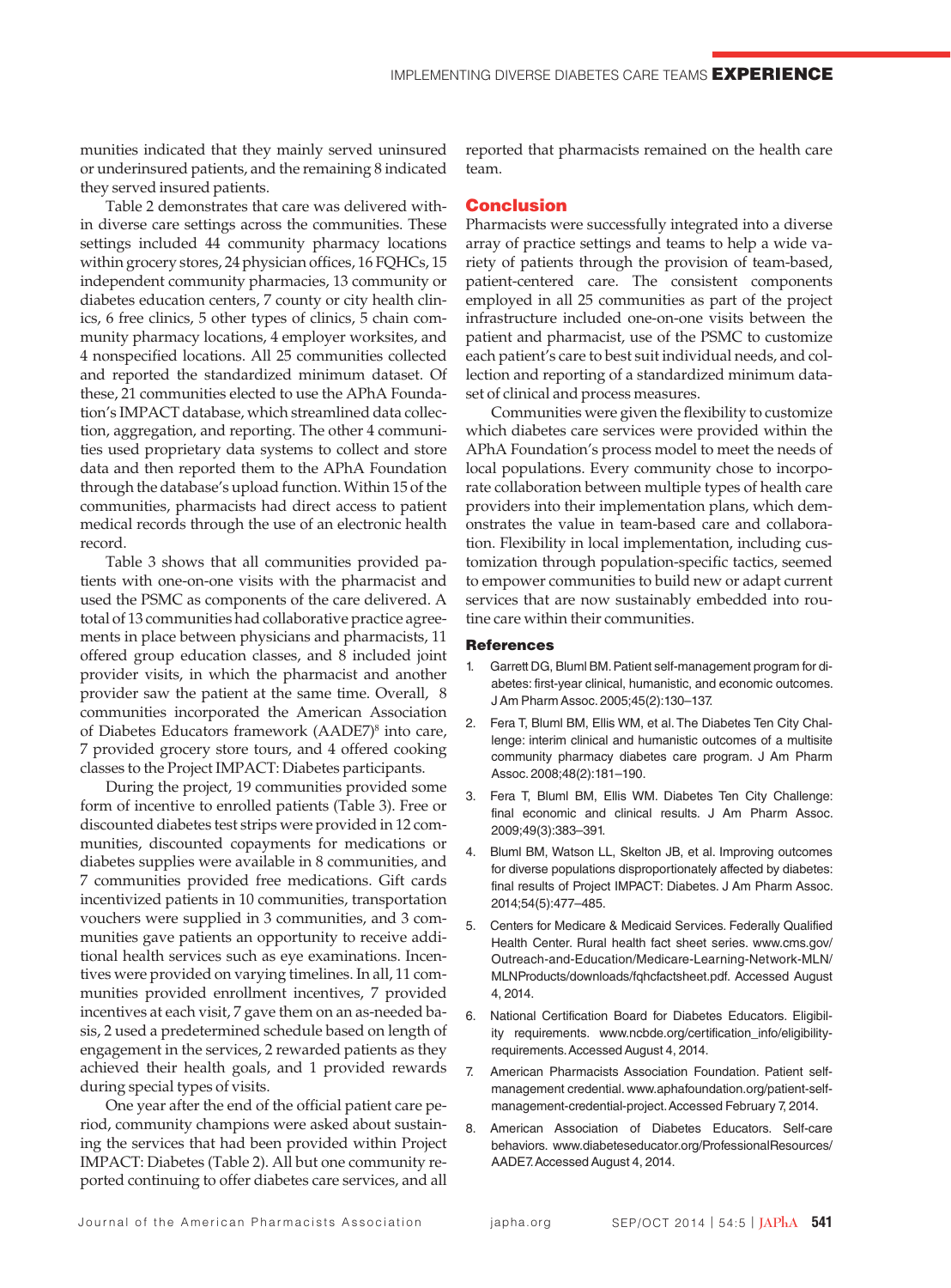| <b>Partnering organizations</b>                                      |                | <b>No. community</b><br>champions |              |               | No. and types of health care professionals on team |                 |                    |                   |                | <b>CDEs</b>                | <b>Most prevalent patient</b><br>ethnicity <sup>a</sup> |                |                     |                      |                | <b>Patient</b><br><b>insurance</b><br>status |                                         |              |                 |              |                 |               |                           |              |
|----------------------------------------------------------------------|----------------|-----------------------------------|--------------|---------------|----------------------------------------------------|-----------------|--------------------|-------------------|----------------|----------------------------|---------------------------------------------------------|----------------|---------------------|----------------------|----------------|----------------------------------------------|-----------------------------------------|--------------|-----------------|--------------|-----------------|---------------|---------------------------|--------------|
|                                                                      | Pharmacist     | Administrator                     | Physician    | Social worker | Pharmacist                                         | Physician       | Nurse practitioner | Medical assistant | Dietitian      | Patient or health advocate | Specialist                                              | Social worker  | Physician assistant | Behavioral therapist | Promotora      | Other                                        | Certified diabetes educators<br>on team | White        | Hispanic        | Black        | Native american | Not specified | Uninsured or underinsured | Insured      |
| Appalachian College of Pharmacy                                      | $\mathbf{1}$   |                                   |              |               | $\overline{4}$                                     | $\mathbf{1}$    | $\overline{4}$     | $\overline{4}$    | $\mathbf{1}$   | $\overline{4}$             | $\mathbf{1}$                                            |                |                     |                      |                | $\mathbf{1}$                                 | $\checkmark$                            | $\checkmark$ |                 |              |                 |               | $\checkmark$              |              |
| Ball's Food Stores and Deffenbaugh Industries                        | $\overline{c}$ |                                   |              |               | 9                                                  | 20              | $\mathfrak{Z}$     |                   |                |                            | $\,$ 5 $\,$                                             |                | $\mathbf{1}$        |                      |                | $\overline{c}$                               |                                         | $\checkmark$ |                 |              |                 |               |                           | $\checkmark$ |
| Central Ohio Diabetes Association                                    |                |                                   |              | $\mathbf{1}$  | $\overline{4}$                                     |                 |                    |                   | $\overline{4}$ |                            |                                                         | $6\,$          |                     |                      |                | $\mathfrak{S}$                               | $\checkmark$                            | $\checkmark$ |                 |              |                 |               | $\checkmark$              |              |
| Centro de Salud Familiar La Fe, Inc.                                 | $\mathbf{1}$   |                                   |              |               | $\overline{7}$                                     | $\mathfrak{Z}$  |                    | $\overline{c}$    |                | $\sqrt{3}$                 |                                                         | 1              |                     |                      |                | $\overline{2}$                               |                                         |              | ✓               |              |                 |               | $\checkmark$              |              |
| County of Santa Barbara Public Health Department                     | $\mathbf{1}$   |                                   |              |               | $\overline{1}$                                     | $\overline{2}$  |                    | $\mathfrak{Z}$    | $\overline{c}$ |                            |                                                         |                |                     |                      |                |                                              |                                         |              | ✓               |              |                 |               | $\checkmark$              |              |
| CrossOver Health Care Ministry                                       |                | 1                                 |              |               | 10                                                 | $\overline{4}$  | 3                  | $\sqrt{5}$        |                |                            |                                                         |                |                     |                      |                | 5                                            | $\checkmark$                            |              |                 | $\checkmark$ |                 |               | $\checkmark$              |              |
| <b>Daily Planet</b>                                                  | $\mathbf{1}$   |                                   |              |               |                                                    |                 |                    |                   |                | $\overline{2}$             |                                                         |                |                     | 1                    |                |                                              |                                         |              |                 |              |                 | $\checkmark$  | $\checkmark$              |              |
| Eau Claire Internal Medicine and Cooperative Health Pharmacy         | $\overline{1}$ |                                   |              |               | $\overline{1}$                                     |                 |                    |                   |                | $\overline{c}$             |                                                         |                |                     |                      |                | 11                                           |                                         |              |                 | $\checkmark$ |                 |               | $\checkmark$              |              |
| Eau Claire Cooperative Health Centers                                |                |                                   |              |               | $\overline{1}$                                     |                 |                    |                   |                | $\overline{2}$             |                                                         |                |                     |                      |                | 16                                           |                                         |              |                 | $\checkmark$ |                 |               | $\checkmark$              |              |
| El Rio Community Health Center                                       | $\overline{1}$ |                                   |              |               | $\overline{7}$                                     | $\overline{2}$  |                    | 3                 |                | $\overline{1}$             |                                                         |                |                     | $\overline{2}$       |                | $\mathbf{1}$                                 | $\checkmark$                            |              | ✓               |              |                 |               | $\checkmark$              |              |
| Fink's Pharmacy                                                      | $\overline{2}$ |                                   |              |               | $\mathfrak{S}$                                     | $5\overline{)}$ |                    |                   |                |                            |                                                         |                |                     |                      |                |                                              | $\checkmark$                            | $\checkmark$ |                 |              |                 |               | $\checkmark$              |              |
| Jefferson County Department of Health                                | $\mathbf{1}$   |                                   |              |               | $\overline{7}$                                     | $\sqrt{3}$      |                    |                   |                |                            |                                                         |                |                     |                      |                |                                              |                                         |              |                 | ✓            |                 |               | $\checkmark$              |              |
| Kroger Pharmacy, City of Cincinnati, and TriHealth                   | $\overline{1}$ |                                   |              |               | 20                                                 |                 |                    |                   | $\overline{2}$ | $\overline{2}$             |                                                         |                |                     |                      |                |                                              | $\checkmark$                            | $\checkmark$ |                 | $\checkmark$ |                 |               |                           | $\checkmark$ |
| Mountain States Health Alliance and Dispensary of Hope               | $\mathbf{1}$   |                                   |              |               | $\overline{1}$                                     | 1               | 8                  | $\mathfrak{Z}$    |                |                            |                                                         |                |                     |                      |                |                                              |                                         | $\checkmark$ |                 |              |                 |               | $\checkmark$              |              |
| Ohio State University College of Pharmacy                            | $\mathbf{1}$   |                                   |              |               | $6\phantom{1}6$                                    | 20              |                    | $\overline{2}$    |                |                            |                                                         | $\overline{2}$ |                     |                      |                |                                              |                                         | $\checkmark$ |                 | $\checkmark$ |                 |               | $\checkmark$              |              |
| Paramount Farms and Komoto Pharmacy                                  |                | 1                                 |              |               | 3                                                  | $\mathbf{1}$    |                    |                   | $\overline{2}$ |                            |                                                         |                | $\overline{c}$      |                      | 1              |                                              | $\checkmark$                            |              | ✓               |              |                 |               |                           | ✓            |
| Pascua Yaqui Reservation of the El Rio Community Health Center       | $\overline{c}$ |                                   |              |               | $\overline{1}$                                     |                 |                    |                   |                |                            |                                                         |                |                     |                      |                |                                              | $\checkmark$                            |              |                 |              | $\checkmark$    |               |                           | $\checkmark$ |
| Price Chopper Pharmacy                                               | 1              |                                   |              |               | $\overline{c}$                                     | 1               |                    |                   | $\overline{c}$ | -1                         |                                                         | 1              |                     | $\mathbf 1$          |                |                                              |                                         | ✓            |                 |              |                 |               |                           | $\checkmark$ |
| University of Kentucky and St. Claire Regional Medical Center        | $\overline{2}$ |                                   |              |               | 5                                                  |                 |                    |                   |                |                            |                                                         |                |                     |                      |                | $\mathbf{1}$                                 | $\checkmark$                            | $\checkmark$ |                 |              |                 |               |                           | $\checkmark$ |
| University of Mississippi School of Pharmacy and Diabetes Care Group | $\overline{c}$ |                                   |              |               | $\overline{1}$                                     | $\overline{2}$  | $\overline{2}$     | $\overline{c}$    | $\overline{c}$ |                            |                                                         |                |                     |                      |                | $\overline{c}$                               | $\checkmark$                            | $\checkmark$ |                 |              |                 |               |                           | $\checkmark$ |
| <b>Variety Care</b>                                                  | $\mathbf{1}$   |                                   |              |               | $\overline{4}$                                     | $\overline{4}$  | 3                  | $\overline{c}$    |                |                            |                                                         |                | $\overline{2}$      |                      |                |                                              | $\checkmark$                            |              | $\checkmark$    |              |                 |               | $\checkmark$              |              |
| West Virginia Health Right                                           |                | 1                                 |              |               | $\overline{4}$                                     |                 | $\overline{4}$     |                   |                | $\overline{c}$             |                                                         |                |                     |                      |                | $\sqrt{3}$                                   | $\checkmark$                            | $\checkmark$ |                 |              |                 |               | $\checkmark$              |              |
| Wichita Public Schools and Dillons Pharmacy                          | $\mathbf{1}$   |                                   |              |               | 20                                                 | 20              | 5                  |                   | $\overline{4}$ |                            | $\overline{4}$                                          |                |                     |                      |                |                                              |                                         | $\checkmark$ |                 |              |                 |               |                           | $\checkmark$ |
| Wingate University School of Pharmacy                                | $\mathbf{1}$   |                                   |              |               | 3                                                  |                 |                    |                   |                |                            |                                                         |                |                     |                      |                |                                              | ✓                                       | $\checkmark$ |                 |              |                 |               | $\checkmark$              |              |
| <b>Zufall Health Center</b>                                          | $\overline{1}$ |                                   | $\mathbf 1$  |               | $\overline{1}$                                     | $\mathfrak{S}$  | $\overline{c}$     |                   |                |                            |                                                         |                |                     | 1                    |                | $\mathbf{1}$                                 | $\checkmark$                            |              | ✓               |              |                 |               | $\checkmark$              |              |
| <b>Total</b>                                                         | 26             | $\sqrt{5}$                        | $\mathbf{1}$ | $\mathbf{1}$  | 126                                                | 96              | 37                 | 32                | 22             | 19                         | 12                                                      | 11             | 6                   | $6\,$                | $\overline{2}$ | 48                                           | 14                                      | 13           | $6\phantom{1}6$ | $6\,$        | $\mathbf{1}$    | $\mathbf{1}$  | 17                        | $\, 8$       |

aPrevalent race/ethnicity determined by more than 40% of patients indicating the designated race/ethnicity.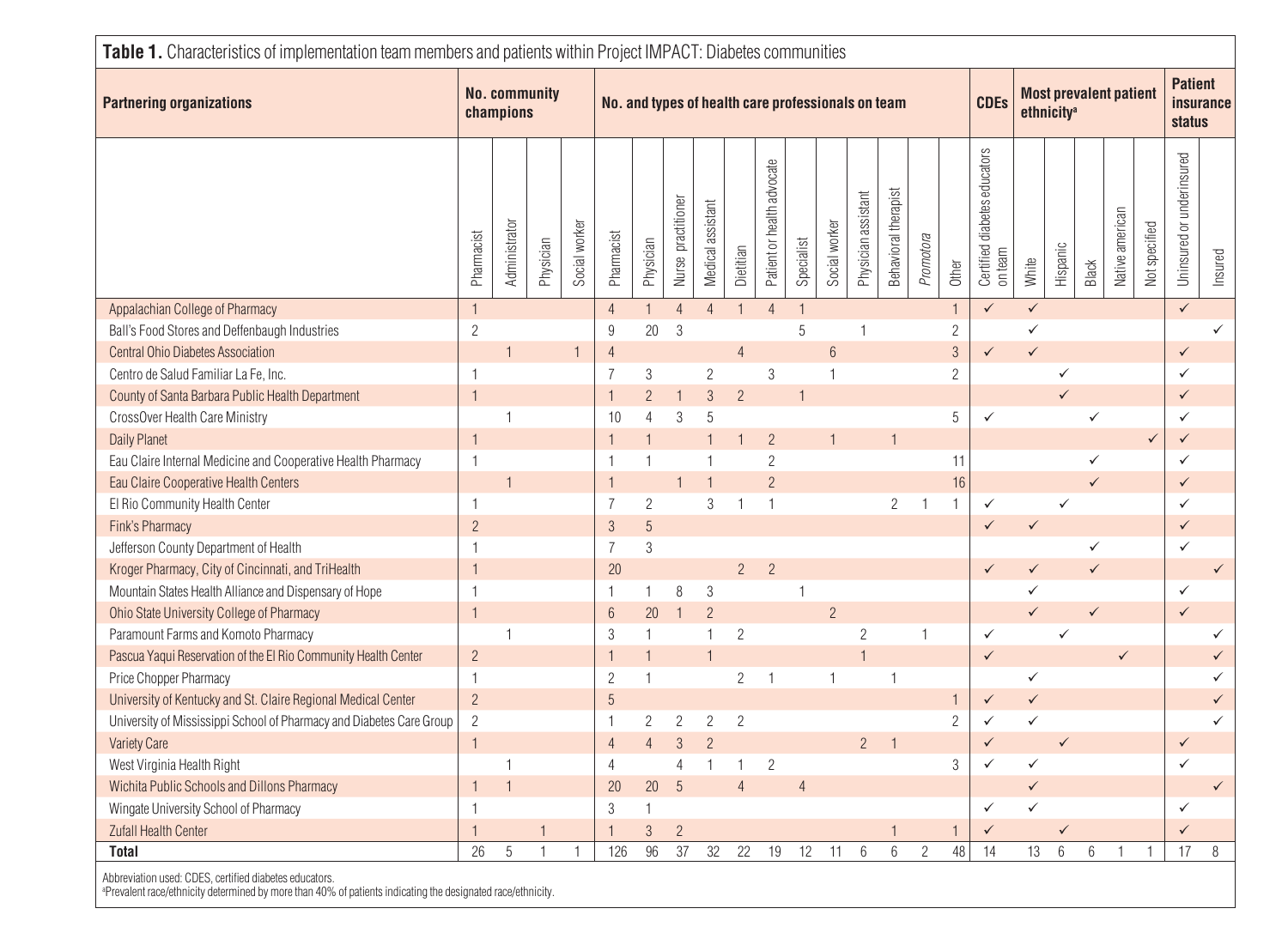| Table 2. Characteristics of care settings within Project IMPACT: Diabetes communities |                                      |                    |                                   |                                    |                                           |                           |                    |                      |                          |                   |                |                                                     |                        |                                |                                                                             |                                  |                                          |
|---------------------------------------------------------------------------------------|--------------------------------------|--------------------|-----------------------------------|------------------------------------|-------------------------------------------|---------------------------|--------------------|----------------------|--------------------------|-------------------|----------------|-----------------------------------------------------|------------------------|--------------------------------|-----------------------------------------------------------------------------|----------------------------------|------------------------------------------|
| <b>Community</b>                                                                      | No. care settings                    |                    |                                   |                                    |                                           |                           |                    |                      |                          |                   |                | <b>Data collection</b><br>and access                |                        | One-year<br>sustainability     |                                                                             |                                  |                                          |
|                                                                                       | Community pharmacy-<br>grocery store | Physician's office | Federally qualified health center | Community pharmacy-<br>independent | Community or diabetes<br>education center | County/city health clinic | <b>Free clinic</b> | Other type of clinic | Community pharmacy-chain | Employer worksite | Other          | Collection and reporting of<br>standardized dataset | Use of IMPACT database | Use of proprietary data system | Pharmacist access to medical<br>records through electronic<br>health record | Diabetes care services sustained | Pharmacists still<br>on health care team |
| Appalachian College of Pharmacy                                                       | $\mathbf{1}$                         | $\overline{2}$     |                                   | $\overline{2}$                     | $\overline{4}$                            | $\overline{1}$            | $\overline{2}$     | $\overline{1}$       | $\overline{4}$           |                   | $\mathbf{1}$   | $\checkmark$                                        | $\checkmark$           |                                | $\checkmark$                                                                | $\checkmark$                     | $\checkmark$                             |
| Ball's Food Stores and Deffenbaugh Industries                                         | $\overline{7}$                       |                    |                                   |                                    |                                           |                           |                    | $\overline{1}$       |                          | 1                 | $\mathbf{1}$   | $\checkmark$                                        | $\checkmark$           |                                | $\checkmark$                                                                | $\checkmark$                     | $\checkmark$                             |
| <b>Central Ohio Diabetes Association</b>                                              |                                      |                    | $\overline{c}$                    |                                    | $\overline{2}$                            |                           |                    |                      |                          |                   |                | $\checkmark$                                        | $\checkmark$           |                                |                                                                             | $\checkmark$                     | $\checkmark$                             |
| Centro de Salud Familiar La Fe, Inc.                                                  |                                      |                    | $\mathbf{1}$                      |                                    |                                           |                           |                    |                      |                          |                   |                | $\checkmark$                                        | $\checkmark$           |                                | $\checkmark$                                                                | $\checkmark$                     | $\checkmark$                             |
| County of Santa Barbara Public Health Department                                      |                                      |                    | $\mathbf{1}$                      |                                    | $\mathbf{1}$                              |                           |                    |                      |                          |                   |                | $\checkmark$                                        | $\checkmark$           |                                |                                                                             | $\checkmark$                     | $\checkmark$                             |
| CrossOver Health Care Ministry                                                        |                                      |                    |                                   |                                    |                                           |                           | $\overline{2}$     |                      |                          |                   |                | $\checkmark$                                        | $\checkmark$           |                                | $\checkmark$                                                                | $\checkmark$                     | $\checkmark$                             |
| Daily Planet                                                                          |                                      |                    | $\mathbf{1}$                      |                                    |                                           |                           |                    |                      |                          |                   |                | $\checkmark$                                        | $\checkmark$           |                                | $\checkmark$                                                                | $\checkmark$                     | $\checkmark$                             |
| Eau Claire Internal Medicine and Cooperative Health Pharmacy                          |                                      |                    | 1                                 |                                    | 1                                         |                           |                    |                      |                          |                   |                | $\checkmark$                                        | $\checkmark$           |                                | $\checkmark$                                                                | $\checkmark$                     | $\checkmark$                             |
| Eau Claire Cooperative Health Centers                                                 |                                      |                    | $\mathbf{1}$                      |                                    | $\mathbf{1}$                              |                           |                    |                      |                          |                   |                | $\checkmark$                                        | $\checkmark$           |                                | $\checkmark$                                                                | $\checkmark$                     | $\checkmark$                             |
| El Rio Community Health Center                                                        |                                      |                    | 3                                 |                                    |                                           |                           |                    |                      | 1                        |                   |                | $\checkmark$                                        | ✓                      | ✓                              | $\checkmark$                                                                | $\checkmark$                     | $\checkmark$                             |
| Fink's Pharmacy                                                                       |                                      |                    |                                   |                                    |                                           |                           |                    |                      |                          |                   |                | $\checkmark$                                        | $\checkmark$           |                                |                                                                             | $\checkmark$                     | $\checkmark$                             |
| Jefferson County Department of Health                                                 |                                      |                    |                                   |                                    |                                           | $\overline{4}$            |                    |                      |                          |                   |                | $\checkmark$                                        | ✓                      |                                | $\checkmark$                                                                | $\checkmark$                     | $\checkmark$                             |
| Kroger Pharmacy, City of Cincinnati, and TriHealth                                    | 15                                   |                    |                                   |                                    |                                           |                           |                    |                      |                          |                   |                | $\checkmark$                                        |                        | $\checkmark$                   |                                                                             | $\checkmark$                     | $\checkmark$                             |
| Mountain States Health Alliance and Dispensary of Hope                                |                                      |                    |                                   |                                    |                                           |                           |                    |                      |                          |                   | 1              | $\checkmark$                                        | $\checkmark$           |                                |                                                                             | $\checkmark$                     | $\checkmark$                             |
| Ohio State University College of Pharmacy                                             |                                      | $\overline{2}$     |                                   |                                    |                                           |                           |                    |                      |                          |                   |                | $\checkmark$                                        | $\checkmark$           |                                | $\checkmark$                                                                | $\checkmark$                     | $\checkmark$                             |
| Paramount Farms and Komoto Pharmacy                                                   |                                      |                    | 1                                 |                                    | $\mathbf{1}$                              |                           |                    | $\overline{c}$       |                          | $\overline{c}$    |                | $\checkmark$                                        | $\checkmark$           |                                |                                                                             | $\checkmark$                     | $\checkmark$                             |
| Pascua Yaqui Reservation of the El Rio Community Health Center                        |                                      |                    | $\mathbf{1}$                      |                                    |                                           |                           |                    |                      |                          |                   |                | $\checkmark$                                        | $\checkmark$           | $\checkmark$                   | $\checkmark$                                                                | $\checkmark$                     | $\checkmark$                             |
| Price Chopper Pharmacy                                                                | $\mathbf{1}$                         |                    | $\mathbf{1}$                      |                                    |                                           |                           |                    |                      |                          |                   |                | $\checkmark$                                        | ✓                      |                                |                                                                             |                                  | $\checkmark$                             |
| University of Kentucky and St. Claire Regional Medical Center                         |                                      |                    |                                   | $\overline{c}$                     |                                           |                           |                    |                      |                          |                   |                | $\checkmark$                                        | $\checkmark$           |                                | $\checkmark$                                                                | $\checkmark$                     | $\checkmark$                             |
| University of Mississippi School of Pharmacy and Diabetes Care Group                  |                                      |                    |                                   |                                    |                                           |                           |                    | $\mathbf{1}$         |                          |                   |                | $\checkmark$                                        | $\checkmark$           |                                | $\checkmark$                                                                | $\checkmark$                     | $\checkmark$                             |
| <b>Variety Care</b>                                                                   |                                      |                    | $\mathbf{1}$                      |                                    |                                           |                           |                    |                      |                          |                   |                | $\checkmark$                                        | $\checkmark$           |                                | $\checkmark$                                                                | $\checkmark$                     | $\checkmark$                             |
| West Virginia Health Right                                                            |                                      |                    |                                   |                                    |                                           |                           | 1                  |                      |                          |                   |                | $\checkmark$                                        | ✓                      |                                | ✓                                                                           | $\checkmark$                     | $\checkmark$                             |
| Wichita Public Schools and Dillons Pharmacy                                           | 20                                   | 20                 |                                   | $\overline{4}$                     | $\mathfrak{Z}$                            |                           |                    |                      |                          |                   |                | $\checkmark$                                        |                        | $\checkmark$                   |                                                                             | $\checkmark$                     | $\checkmark$                             |
| Wingate University School of Pharmacy                                                 |                                      |                    |                                   | $\mathfrak{Z}$                     |                                           | 1                         | $\mathbf{1}$       |                      |                          |                   |                | $\checkmark$                                        | $\checkmark$           |                                |                                                                             | $\checkmark$                     | $\checkmark$                             |
| Zufall Health Center                                                                  |                                      |                    | $\overline{2}$                    | $\overline{c}$                     |                                           |                           |                    |                      |                          |                   |                | $\checkmark$                                        | ✓                      |                                |                                                                             | $\checkmark$                     | $\checkmark$                             |
| <b>Total</b>                                                                          | 44                                   | 24                 | 16                                | 15                                 | 13                                        | $\overline{7}$            | $6\,$              | 5                    | 5                        | 4                 | $\overline{4}$ | 25                                                  | 21                     | 4                              | 15                                                                          | 24                               | 25                                       |